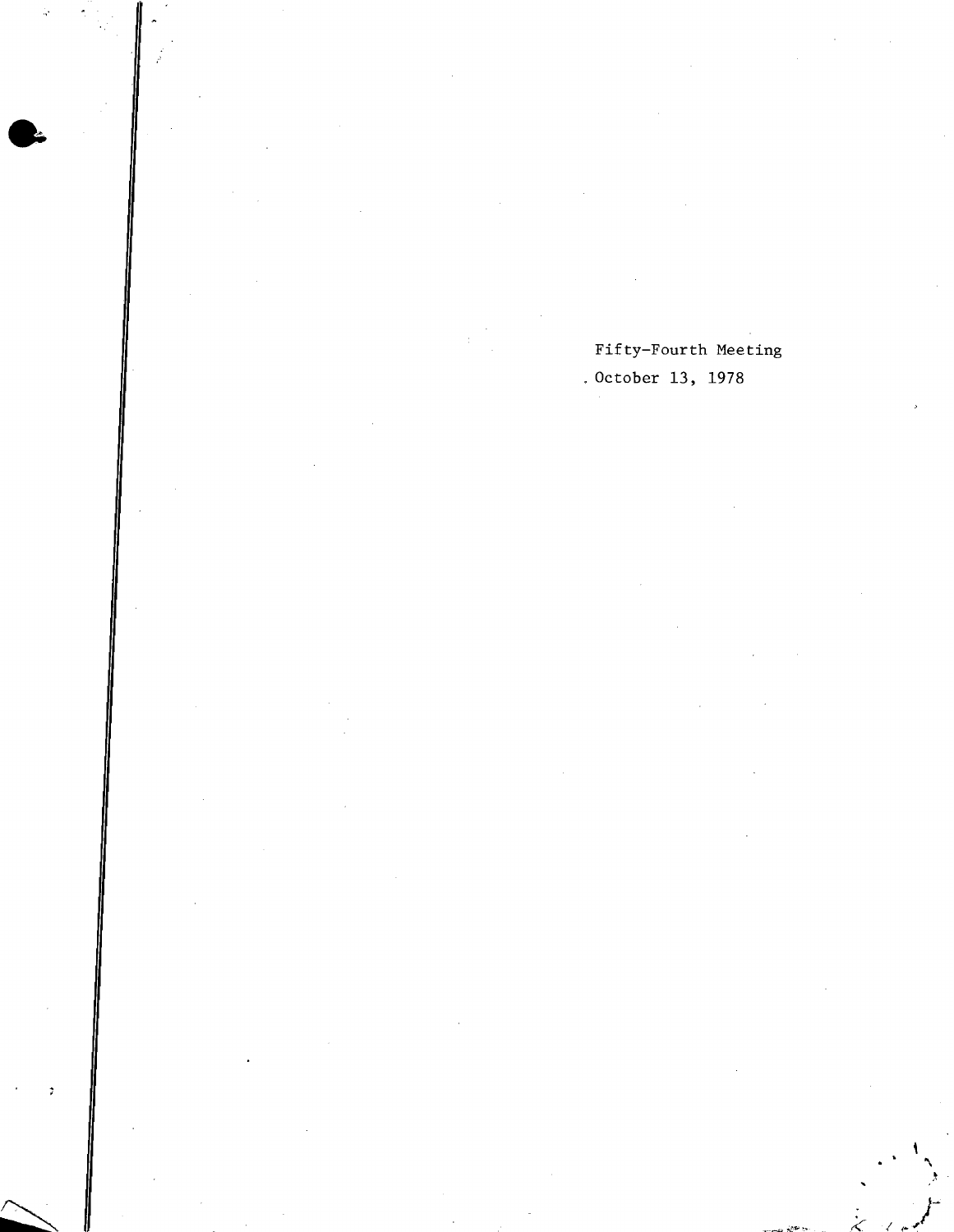Minutes of the 54th meeting of the Executive Committee of Faculty Council held on Friday, October 13,1978 at 9:30 a.m. in room 250 Allen Building.

Members Present: Dean P. K. Isaac, Chairman; Professors K. W. Stewart P. Loewen, R. E.Longton, R. G. Woods, K. Mount, J. A. Gerhard, B. D. Macpherson; Mr. B. Mayba. G. Richardson, Secretary. Regrets: Professors W. C. Brisbin, H. W. Duckworth. Visitor: V. Taylor

#### 1. Approval of the Minutes

As there were no corrections or changes the minutes of the 53rd meeting and Special meeting were adopted.

#### $2.$ Matters Arising Therefrom

Matters arising from the minutes were included in the agenda as individual items.

#### $3.$ Communications

There were no communications.

#### 4. Replacement of Dr. S. Sen on the Tenure Appeal Committee

The Committee members agreed that past practise should be followed, namely that the Chairman appoint a replacement. The Chairman agreed to so do.

### 6. New Degree Titles

After a brief explanation as to how this request had originated in Faculty  $\,$ Council, the committee moved Stewart (Longton) that:

"the recommended names used in the Letter of Intent viz.

B.Sc. Honours, B.Sc. Major; B.Sc. General be retained"

CARRIED

### 5. Course Changes

It was agreed that because so many of the departmental changes involved the Mathematics changes, the Executive would consider these first. It was further agreed that if any of the Executive members present had been involved in his department's discussion he would present the changes to the Executive.

(1) Departmental Changes

## Mathematics & Astronomy:

Dr. R. G. Woods took the committee through his department's changes. There was brief discussion and comment, and it was ultimately moved and passed unanimously that all the changes be adopted.

 $\ldots$  2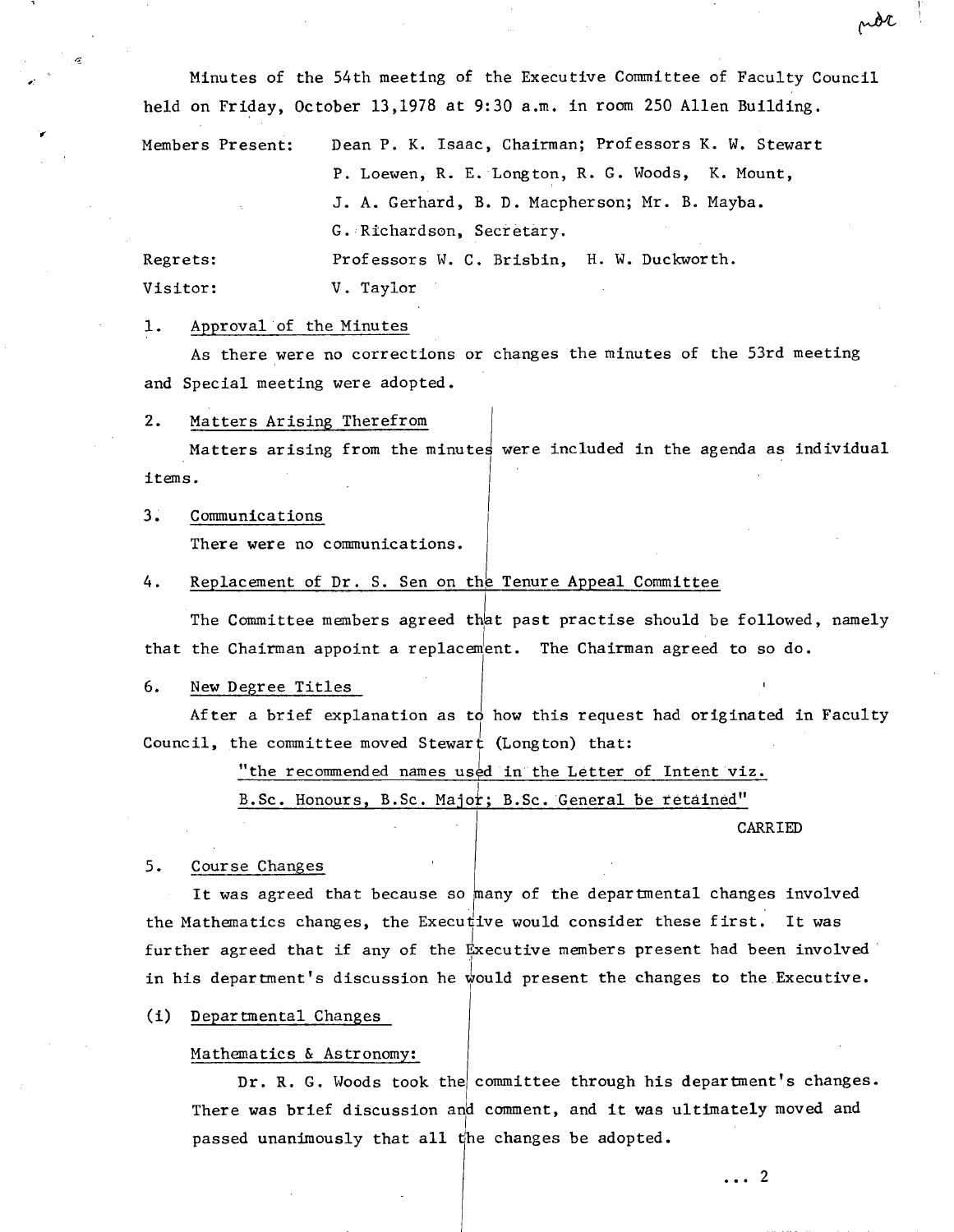|  |  | Actuarial & Business Mathematics: |
|--|--|-----------------------------------|
|  |  |                                   |
|  |  |                                   |

| Move adoption -                                                         | CARRIED        |  |  |  |
|-------------------------------------------------------------------------|----------------|--|--|--|
| Applied Mathematics:                                                    |                |  |  |  |
| Move adoption -                                                         | CARRIED        |  |  |  |
| Statistics:                                                             |                |  |  |  |
| Move adoption $-$                                                       | CARRIED        |  |  |  |
| Computer Science:                                                       |                |  |  |  |
| Move adoption -                                                         | CARRIED        |  |  |  |
| Earth Sciences:                                                         |                |  |  |  |
| Move adoption -                                                         | CARRIED        |  |  |  |
| At this point the committee broke for lunch and reconvened at 1.15 p.m. |                |  |  |  |
| Physics:                                                                |                |  |  |  |
| In Year II of the Honours program "3 hours elective" was changed        |                |  |  |  |
| to "additional credit hours to total 33."                               |                |  |  |  |
| Move adoption -                                                         | CARRIED.       |  |  |  |
| Chemistry:                                                              |                |  |  |  |
| Move adoption -                                                         | CARRIED        |  |  |  |
| Botany:                                                                 |                |  |  |  |
| Move adoption -                                                         | CARRIED        |  |  |  |
| Zoology:                                                                |                |  |  |  |
| Two typing corrections were made to the Zoology submission.             |                |  |  |  |
| On the last page in the description for course 22.448 the word          |                |  |  |  |
| behavior" was added after "animal" and in the IV Year Honours           |                |  |  |  |
| description "an elective" was changed to "electives". With this         |                |  |  |  |
| the changes were adopted.                                               |                |  |  |  |
| Microbiology:                                                           |                |  |  |  |
| Move adoption -                                                         | <b>CARRIED</b> |  |  |  |

# Microbiology-Chemistry Joint Program:

Move adoption - CARRIED

(ii) New Degree Programs

1. General Degree (Faculty regulations)

Dr. Gerhard pointed out that he thought 2(v) should be 13.139 or

 $\cdots$  3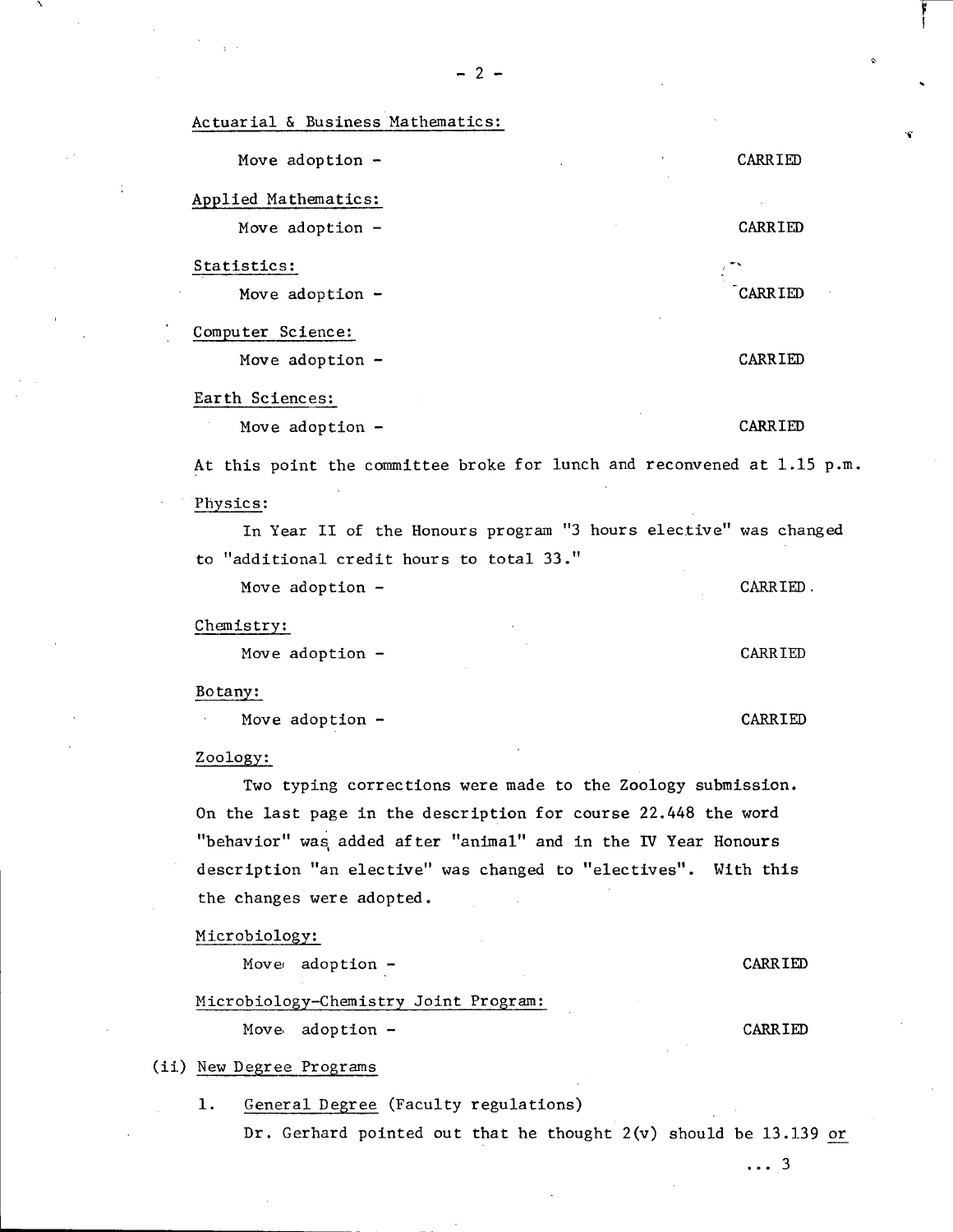13.140 however Dean Isaac who had chaired the committee on New Degrees said that this would not be the intent of that committee and he suggested combining  $2(v)$  and  $2(iii)$  to read

(iii) 6 credit hours from:  $6.1xy$  (or  $13.1xy$ ),  $6.1pq$  (or  $13.1pq$ ), 13.139, 13.140.

This was agreed to. The Committee then went through each of the departments' submissions outlining their proposed general degree program and with little discussion moved acceptance of all.

CARRIED

### 2. 4-Year Major Program

#### Applied Mathematics:

In the 4-year Major with Computer Science Options. program, it was noticed that the course 5.231 was omitted from the courses required list. With this added the programs were adopted.

Carried

# Mathematics & Astronomy:

Move adoption - CARRIED

#### Computer Science:

The committee was informed that Computer Science did not intend to offer a 4-year major program. Dean Macpherson expressed his disappointment at the department's decision and said that their decision would go to Faculty Council as such.

#### Statistics:

Three corrections were made to the Option B submission. These were the addition of 5.241 to the 1st line of the required course list, and changing 12 credit hours to 6 credit hours and adding 5.225 to the 4th line. With the changes the program was accepted.

CARRIED

#### Chemistry:

A change was made to lines 6 and 7 in the list of required courses. These two lines were combined to read: "3 of 2.235, 340, 346, 440, 451, 452, 453, 449, of which at least one must be from 235, 340, 346". With this the program was moved for adoption  $-$ 

CARRIED

combined by

 $\ldots$ <sup>4</sup>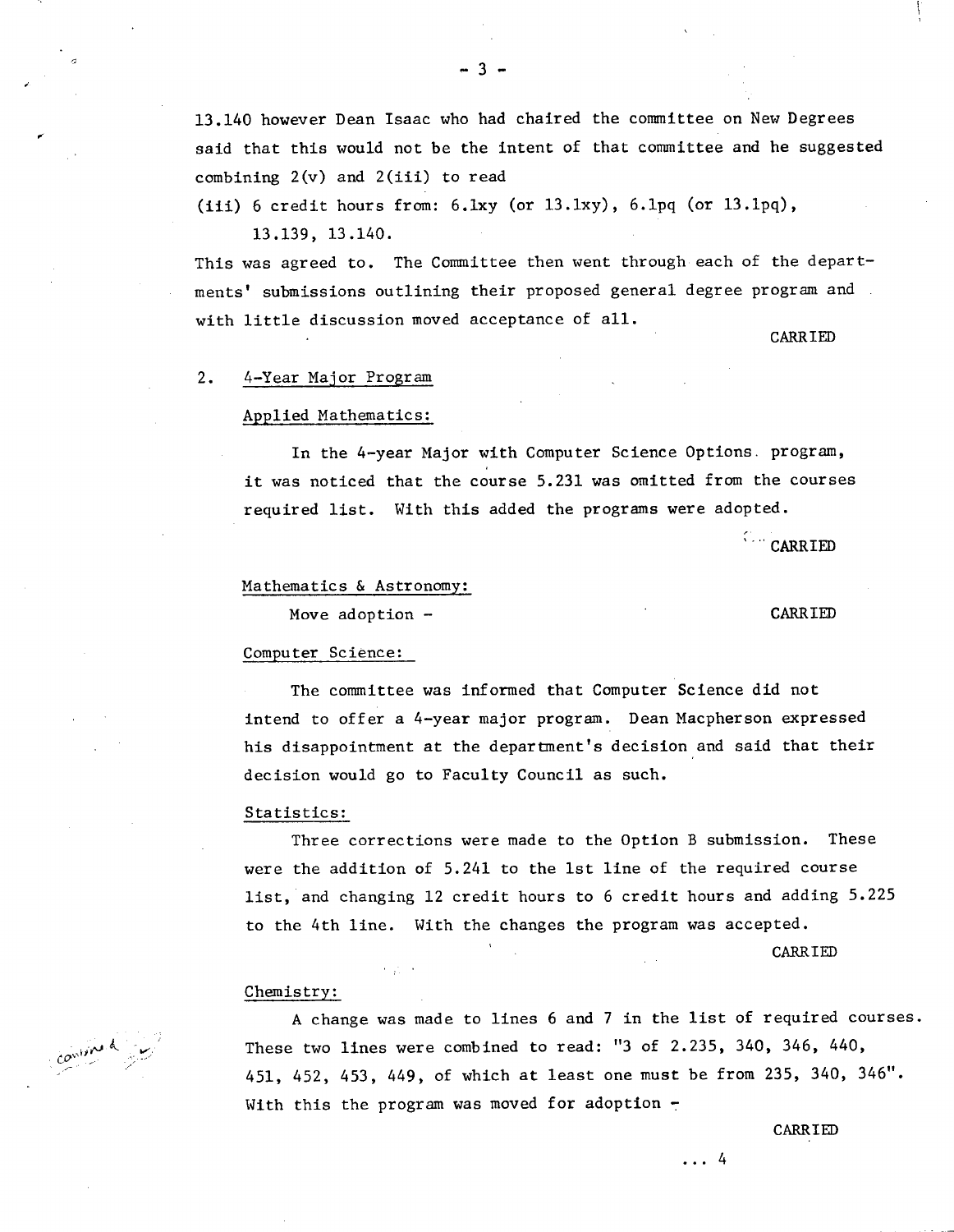-4-

Physics:

Move adoption - CARRIED

V

### Earth Sciences:

The last line of the list of required courses was felt redundant and deleted. The program was moved adoption

CARRIED

#### Botany:

Move adoption - CARRIED

Microbiology:

Move adoption - CARRIED

# Microbiology-Chemistry Joint Program:

It was explained that this program was not going to be instigated until 1980-81, but that it was being included now so as to be submitted as part of the overall faculty package.

Move adoption - CARRIED

# Zoology:

Move adoption - CARRIED.

## 3. Honours Programs

A change to the entrance requirements in the Honours programs for the departments of Botany and Zoology was being proposed. The Committee moved adoption - CARRIED

This completed the course changes for the faculty for the upcoming academic year.

# 7. Departmental Affiliation by Students in the New General Degree Program

The Chairman explained that the request for more detail on this matter had arisen in Faculty Council when Faculty Council was studying the new degree proposals. In an attempt to give the general degree students a department with which to be associated, the new degree report had suggested affiliation of these students with an appropriate department much the same way as is done by the current Major students. Because of the wide variation between departments now it had been passed on to the Executive for study and suggestion as to how this might be implemented. The Chairman felt that guidelines would have to be drawn up and

... 5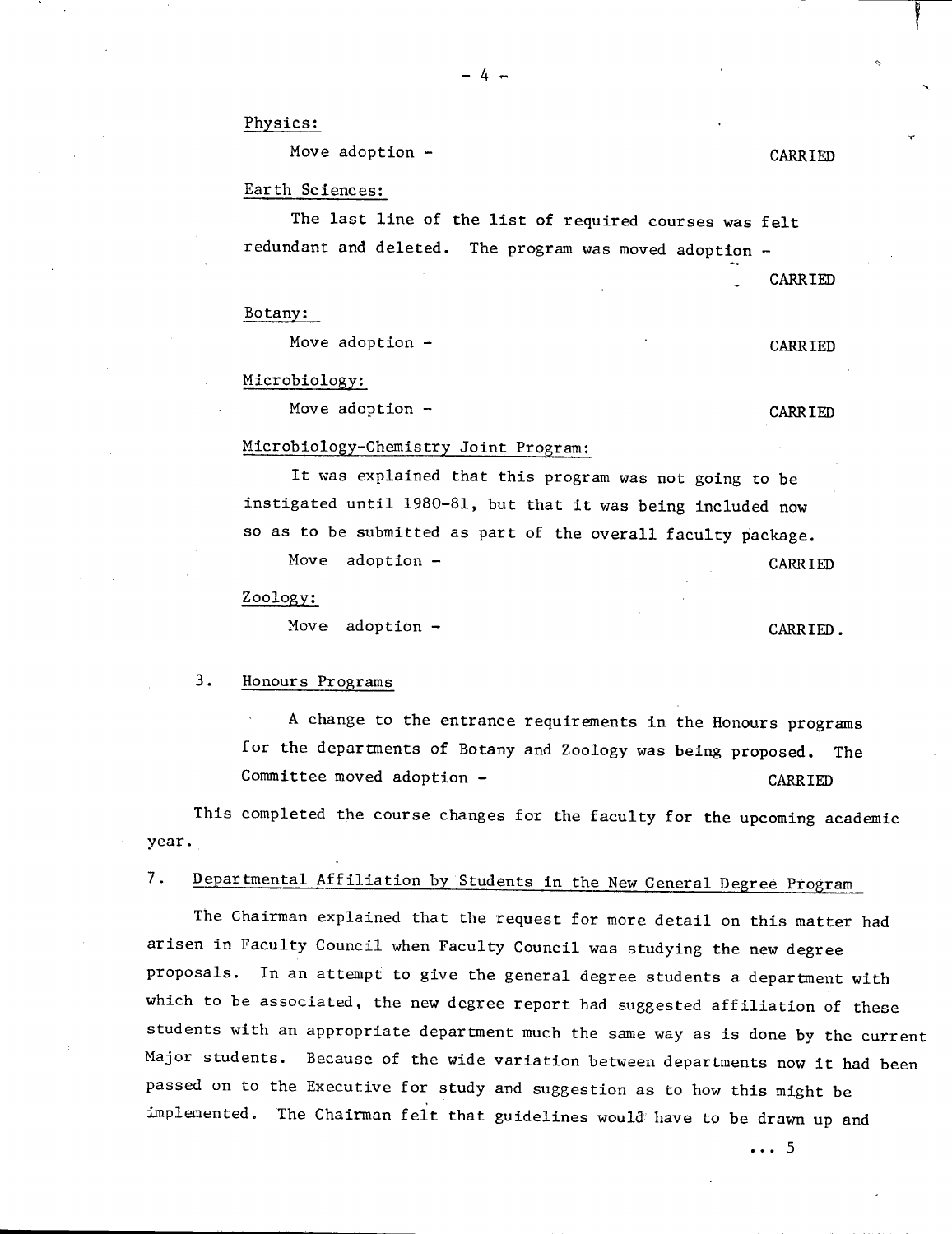proposed the creation of an ad hoc committee to consider this. This was so agreed and the Dean was empowered to call together such a committee.

# 8. Disposition of item #4 in the New Degrees Report

It was acknowledged that items f) and g) would be handled by the ad hoc committee which was to be established via the preceding item on the agenda.

In the Chairman's opinion items a) and d) were more urgent than the other 3 items. Item a) was the establisbment of various packages of appropriate courses for students to take. These would not be obligatory but would serve as guidelines to students who knew in 1st year the academic area they wished to pursue. These suggested packages would likely be put into the calendar at a later date. It was agreed that the Committee on Courses might be asked to consider this matter.

Item d) was the approval of courses from outside the faculty for science students. The Chairman said that he envisaged a complete reconsideration of existing courses with new courses added and perhaps some older ones being deleted. He foresaw contact with outside faculties in establishing this list. Dean Macpherson said that this matter would most appropriately be dealt with by the Faculty Committee on Courses. The members endorsed this feeling and instructed the Chairman to refer the matter to this committee for report back to the Executive Committee at a later date.

Item e), the availability of service courses for science students, was a matter that the committee felt should be considered on a course by course basis as the question arose and be dealt with through the normal channels.

Item b), student initiated programs; the committee moved that this matter not be proceeded with at this time.

Item c), introduction of advanced general courses in science; because of the heavy workload now in the faculty it was agreed to defer this item for one year.

## 9. Teaching Evaluations

1aving collected submissions from all science departments and several other faculties, the Chairman asked the committee for their suggestions as to the disposition of this material. It was moved Woods (Mayba) that:

 $\ldots 6$ 

 $-5 -$